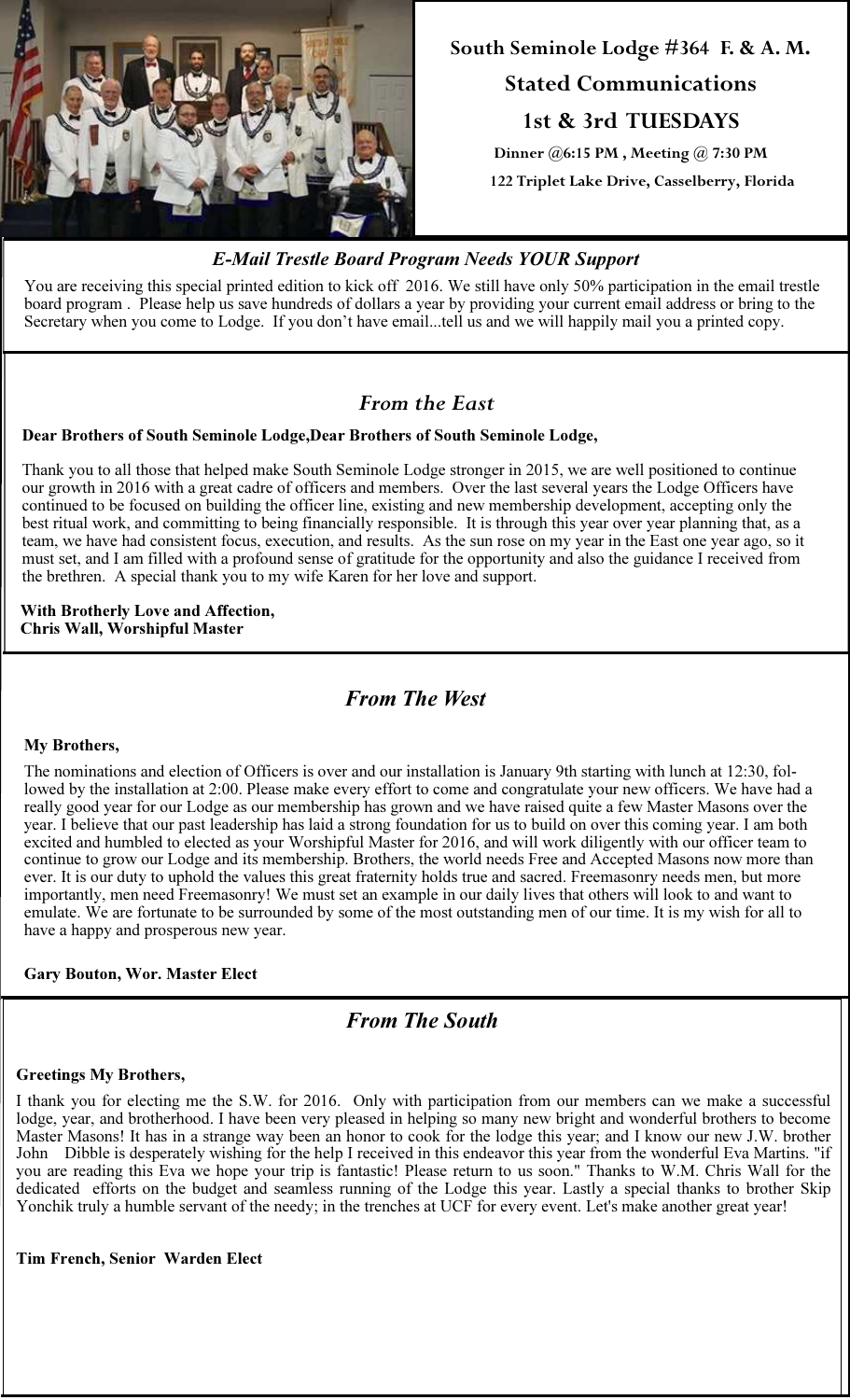# News of the Lodge

# From the Treasurer

Are you current on your 2016 Lodge Dues ? Please check. We lost several Brothers due to NPD in 2015. The due date for 2016 has past, but you can still get current and remain in good standing. If you are unable to meet this obligation, help is available. Please contact the Wor. Master for relief. In 2014, with much discussion, the Craft raised dues to a proper level to sustain the Lodge . But the system only works if all Brothers remember their obligation. Per the Digest, these funds were due before **Dec 27, 2015.** Please help your Lodge by paying as soon as possible.

### Child ID Committee

Our Lodge held a Child ID on Dec. 19th in Paisley, FL to assist the Bahia Shrine. ID profiles were created for 26 children. Thank you to my Lady Maria, Brother Tellez and his Lady Kellie. I would also like to thank Wor. Ellis from and Brother Romano from Mokanna #329 and the Shriners who helped . The Child ID program needs YOU... Please volunteer and help in this most worthy effort.

#### Andrew Dever, Sr. Deacon Appointed

#### UPCOMING EVENTS

- Jan 05: SSL Stated Mtg, Dinner at 6:15pm Jan 08: Secretary/Treasurer Workshop @ Mokana Jan 09: SSL 364 OFFICER INSTALLATION @ 12:30pm Jan 19: SSL Stated Mtg, Dinner at 6:15pm Jan 28: UCF Fundraiser, Arena Concert, 4:00pm call Feb 02: SSL Stated Mtg, Dinner @ 6:15pm
- Feb 05: UCF Fundraiser, Arena Concert, 5pm call
- Feb 06: Masters and Wardens TBD @ 9am
- Feb 16: SSL Stated Mtg. Dinner @ 6:15pm

## Masonic Charity

South Seminole Lodge continues our support of the Casselberry Care Cabin food bank into 2016. We have also expanded the program to cover the Pantry at Sterling Elementary. Over 125 families are currently served, in our community. Funds for this effort come from our fundraising at UCF events. Please watch the calendar and help us do more.



# Community Outreach

In addition to the Charity work we perform supporting the hunger outreach at Casselberry and Sterling Park schools, your Lodge has also made several donations in our Adopt a Teacher 2015/16 program via Donors Choose. Mrs. Maring at Casselberry Elementary (Highest Poverty) received a donation to help fund a cooking class. This class will help 20 of the older students learn to prepare nutritious meals with lower cost ingredients. Other local teachers received reading and classroom supplies to enrich their educational efforts. All this outreach is funded by our work at the UCF event fundraisers. Brothers wishing to help beyond the Lodge contributions can find other teachers in need at www.donorschoose.org .

Thanks to Brothers Dever, Tellez, and other concerned Brothers and friends, South Seminole Lodge is back in a leadership position for the Masonic Child ID program. With more help, many more children could be protected. Child ID provides parents with important identification information should a child ever be lost or become the victim of foul play. This information can help the authorities save critical time avert tragic outcomes in emergency situations. Please get involved .

# Masonic Education/Advancement

Brothers, please try to come to the degrees. SSL again has a very impressive degree team and these events are important milestones for our newest Brothers. Be remembered as the ones that shared their Masonic growth and achievement.

### News of our Youth Groups

Our flagship charity fundraiser, the UCF Football and Arena concessions will continue in 2016. Thanks to a handful of dedicated Brothers and Youth, we raised over \$6000 for our charity and Youth development activities. Working these events is a great opportunity for Brothers to get to know our Youth and see what fine young people DeMolay and Rainbow continue to develop. Watch the SSL Facebook page for details on transportation, uniform, hours, etc., or contact Skip Yonchik or Tim French.

Our Youth is OUR future in Masonry…..PLEASE GET INVOLVED.